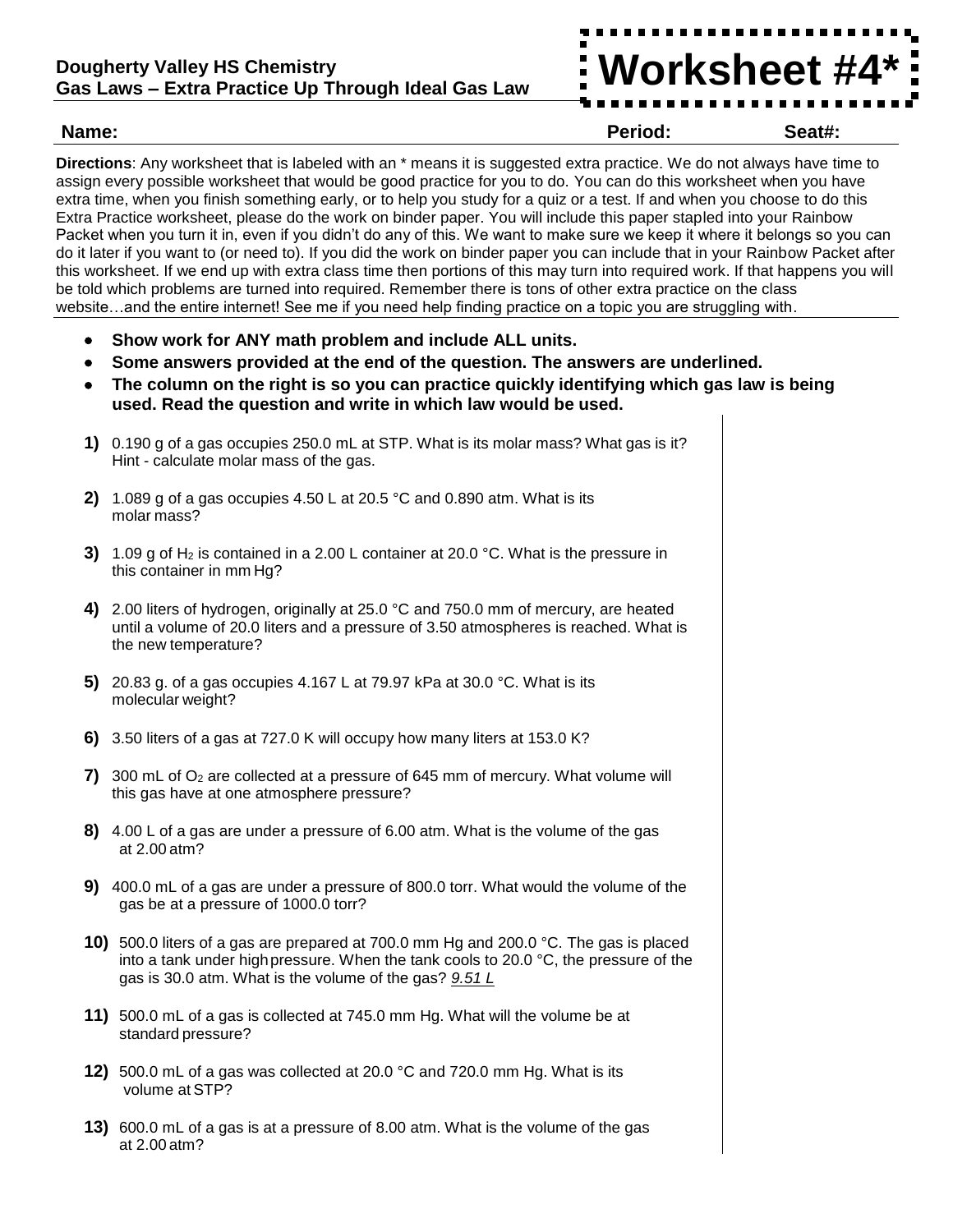## **Dougherty Valley HS Chemistry Gas Laws – Extra Practice Up Through Ideal Gas Law**

- **14)** 600.0 mL of air is at 20.0 °C. What is the volume at 60.0 °C? *682mL*
- **15)** 73.0 mL of nitrogen at STP is heated to 80.0 °C and the volume increase to 4.53 L. What is the newpressure?
- **16)** 96.0 g. of a gas occupies 48.0 L at 700.0 mm Hg and 20.0 °C. What is its molecular weight?
- **17)** A 1.5 liter flask is filled with nitrogen at a pressure of 12 atmospheres. What size flask would be required to hold this gas at a pressure of 2.0 atmospheres?
- **18)** A 12.0 g sample of gas occupies 19.2 L at STP. What is the molecular weight of this gas?
- **19)** A 30.0 L sample of nitrogen inside a rigid, metal container at 20.0 °C is placed inside an oven whose temperature is 50.0 °C. The pressure inside the container at 20.0 °C was at 3.00 atm. What is the pressure of the nitrogen after its temperature is increased?
- **20)** A 30.6 g sample of gas occupies 22.4 L at STP. What is the molecular weight of this gas?
- **21)** A 40.0 g gas sample occupies 11.2 L at STP. Find the molecular weight of this gas.
- **22)** A 40.0 L tank of ammonia has a pressure of 8.00 atm. Calculate the volume of the ammonia if its pressure is changed to 12.0 atm while its temperature remains constant.
- **23)** A 600.0 mL sample of nitrogen is warmed from 77.0 °C to 86.0 °C. Find its new volume if the pressure remains constant.
- **24)** A balloon has a volume of 2500.0 mL on a day when the temperature is 30.0 °C. If the temperature at night falls to 10.0 °C, what will be the volume of the balloon if the pressure remains constant?
- **25)** A container of oxygen has a volume of 30.0 mL and a pressure of 4.00 atm. If the pressure of the oxygen gas is reduced to 2.00 atm and the temperature is kept constant, what is the new volume of the oxygen gas?
- **26)** A gas balloon has a volume of 106.0 liters when the temperature is 45.0 °C and the pressure is 740.0 mm of mercury. What will its volume be at 20.0 °C and 780 .0 mm of mercury pressure?
- **27)** A gas has a pressure of 0.370 atm at 50.0 °C. What is the pressure at standard temperature? *0.313 atm*
- **28)** A gas has a pressure of 699.0 mm Hg at 40.0 °C. What is the temperature at standard pressure?
- **29)** A gas has a temperature of 14 °C, and a volume of 4.5 liters. If the temperature is raised to29 C and the pressure is not changed, what is the new volume of the gas? *4.74 L*
- **30)** A gas has a volume of 800.0 mL at minus 23.00 °C and 300.0 torr. What would the volume of the gas be at 227.0 °C and 600.0 torr of pressure? *800.0 mL*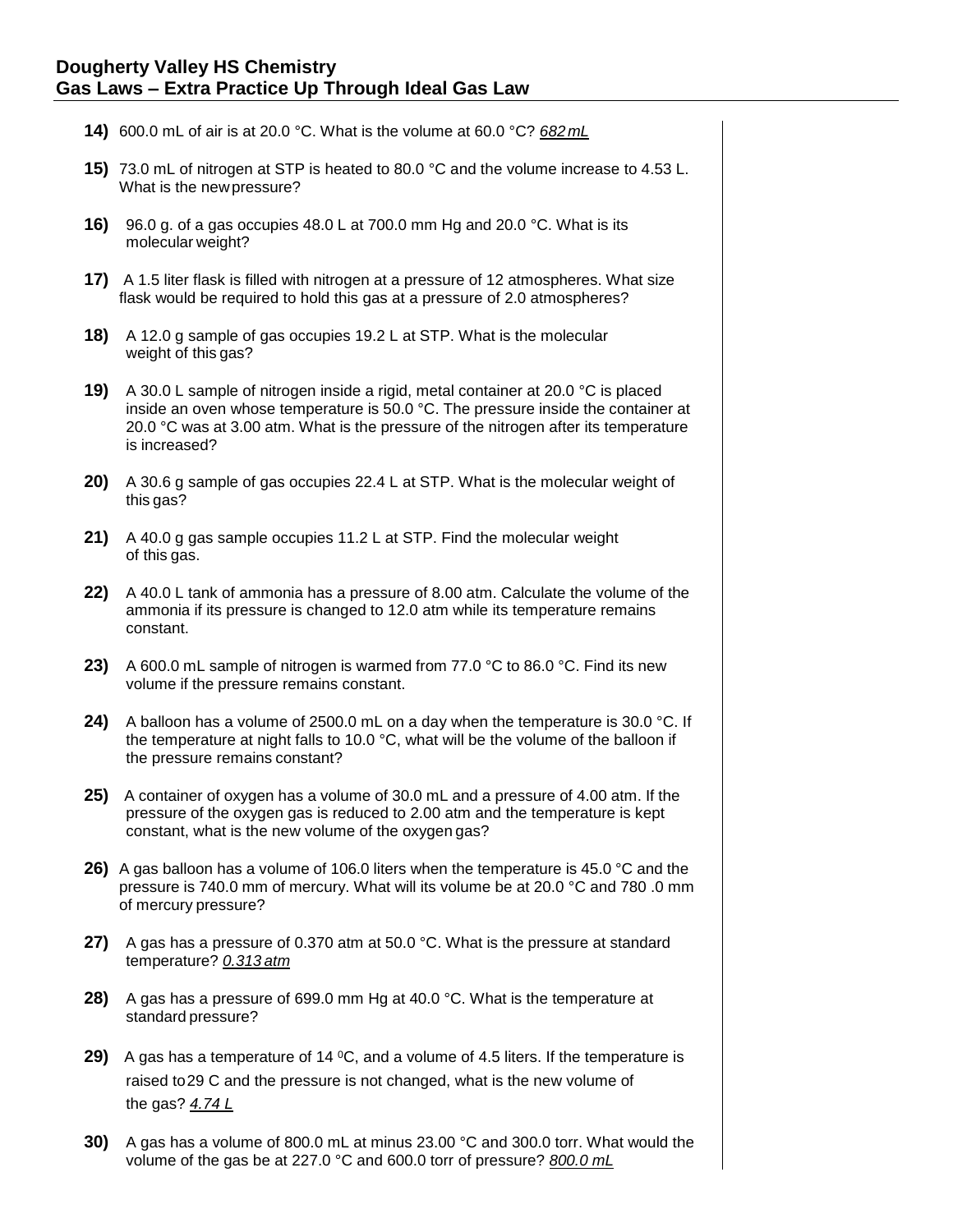- **31)** A gas is heated from 263.0 K to 298.0 K and the volume is increased from 24.0 liters to 35.0 liters by moving a large piston within a cylinder. If the original pressure was 1.00 atm, what would the final pressure be?
- **32)** A gas occupies 1.00 L at standard temperature. What is the volume at 333.0 °C?
- **33)** A gas occupies 1.56 L at 1.00 atm. What will be the volume of this gas if the pressure becomes 3.00 atm? *0.520L*
- **34)** A gas occupies 11.2 liters at 0.860 atm. What is the pressure if the volume becomes 15.0 L? *0.642 atm*
- **35)** A gas occupies 12.3 liters at a pressure of 40.0 mm Hg. What is the volume when the pressure is increased to 60.0 mm Hg? *8.20 L*
- **36)** A gas occupies 25.3 mL at a pressure of 790.5 mm Hg. Determine the volume if the pressure is reduced to 0.804 atm.
- **37)** A gas occupies 4.31 liters at a pressure of 0.755 atm. Determine the volume if the pressure is increased to 1.25atm.
- **38)** A gas occupies 900.0 mL at a temperature of 27.0 °C. What is the volume at 132.0 °C? *1215 mL*
- **39)** A gas occupies a volume of 34.2 mL at a temperature of 15.0 °C and a pressure of 800.0 torr. What will be the volume of this gas at standard conditions?
- **40)** A gas sample occupies 3.25 liters at 24.5 °C and 1825 mm Hg. Determine the temperature at which the gas will occupy 4250 mL at 1.50 atm.
- **41)** A gas syringe contains 42.3 milliliters of a gas at 98.15 °C. Determine the volume that the gas will occupy if the temperature is decreased to -18.50 °C.
- **42)** A gas syringe contains 56.05 milliliters of a gas at 315.1 K. Determine the volume that the gas will occupy if the temperature is increased to 380.5 K
- **43)** A gas takes up a volume of 17 liters, has a pressure of 2.3 atm, and a temperature of 299 K. If I raise the temperature to 350 K and lower the pressure to 1.5 atm, what is the new volume of the gas? *30.5 L*
- **44)** A man heats a balloon in the oven. If the balloon initially has a volume of 0.4 liters and a temperature of  $20.0\degree$ C, what will the volume of the balloon be after he heats it to a temperature of 250.0 <sup>0</sup>C? *0.71 L*
- **45)** A sample of argon gas at STP occupies 56.2 liters. Determine the number of moles of argon and the mass in the sample.
- **46)** A sample of gas has a volume of 12.0 L and a pressure of 1.00 atm. If the pressure of gas is increased to 2.00 atm, what is the new volume of the gas?
- **47)** A sample of gas occupies 50.0 L at 15.0 °C and 640.0 mm Hg pressure. What is the volume at STP?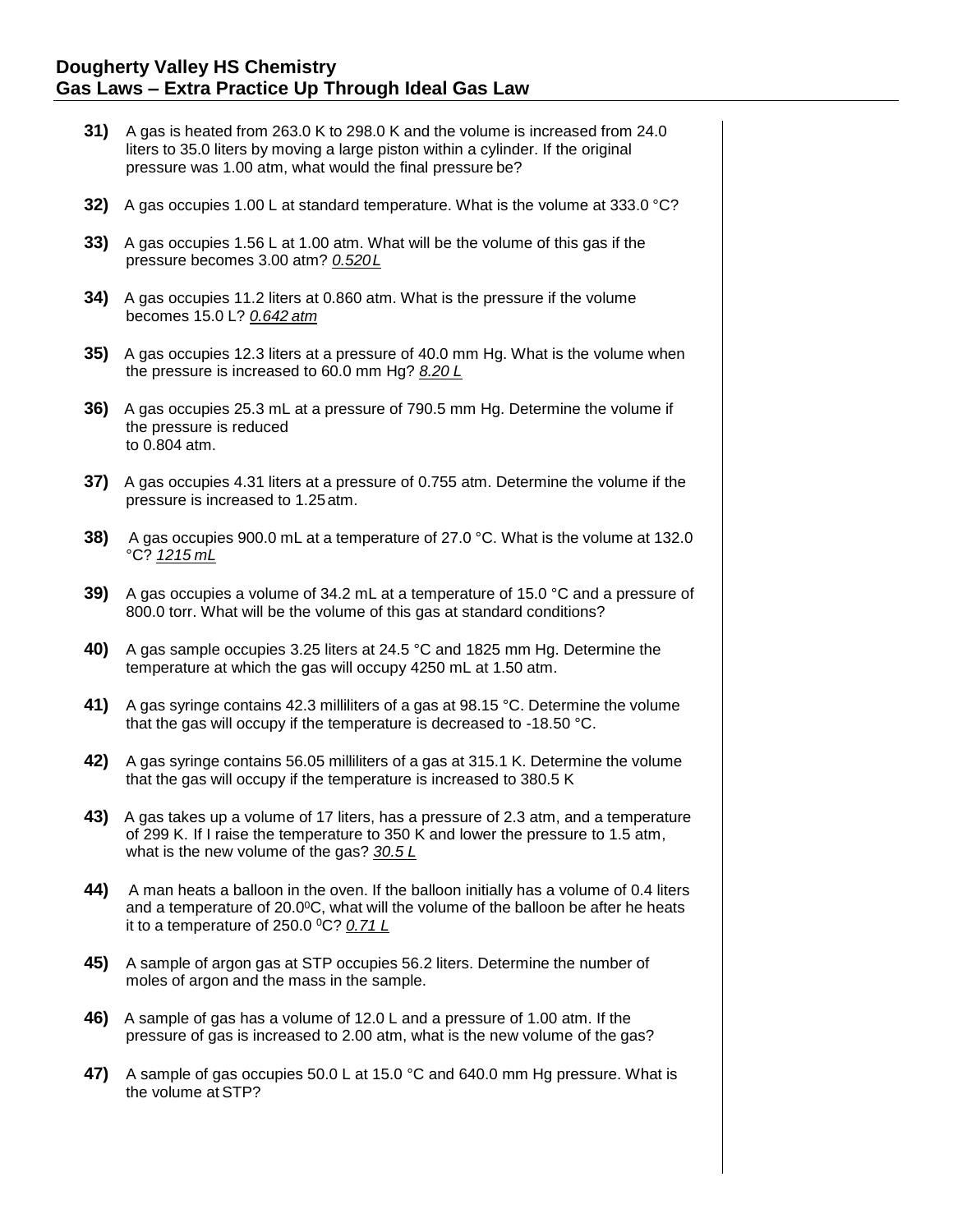- **48)** A tank of helium has a volume of 50.0 liters and is under a pressure of 2000.0 p.s.i.. This gas is allowed to flow into a blimp until the pressure in the tank drops to 40.00 p.s.i. and the pressure in the blimp is 30.00 p.s.i.. What will be the volume of the blimp?
- **49)** A tank of nitrogen has a volume of 14.0 L and a pressure of 760.0 mm Hg. Find the volume of the nitrogen when its pressure is changed to 400.0 mm Hg while the temperature is held constant.
- **50)** At 210.0 °C a gas has a volume of 8.00 L. What is the volume of this gas at -23.0 °C?
- **51)** At 225.0 °C a gas has a volume of 400.0 mL. What is the volume of this gas at 127.0 °C?
- **52)** At 27.00 °C a gas has a volume of 6.00 L. What will the volume be at 150.0 °C?
- **53)** At a pressure of 780.0 mm Hg and 24.2 °C, a certain gas has a volume of 350.0 mL. What will be the volume of this gas under STP
- **54)** At conditions of 785.0 torr of pressure and 15.0 °C temperature, a gas occupies a volume of 45.5 mL. What will be the volume of the same gas at 745.0 torr and 30.0 °C?
- **55)** At STP 0.250 liter of an unknown gas has a mass of 1.00 gram. Calculate its molar mass
- **56)** At STP 150.0 mL of an unknown gas has a mass of 0.250 gram. Calculate its molar mass.
- **57)** At STP 3.00 liters of an unknown gas has a mass of 9.50 grams. Calculate its molar mass.
- **58)** At what pressure would 0.150 mole of nitrogen gas at 23.0 °C occupy 8.90 L?
- **59)** At what temperature will 0.654 moles of neon gas occupy 12.30 liters at 1.95 atmospheres?
- **60)** Atmospheric pressure on the peak of Mt. Everest can be as low as 150 mm Hg, which is why climbers need to bring oxygen tanks for the last part of the climb. If the climbers carry 10.0 liter tanks with an internal gas pressure of  $3.04 \times 10^4$  mm Hg, what will be the volume of the gas when it is released from the tanks? *2.0 x 10<sup>3</sup> L*
- **61)** Boyle's Law deals with which variables?
- **62)** Calculate the decrease in temperature when 2.00 L at 20.0 °C is compressed to 1.00 L. *146.5 K*
- 63) Calculate the final pressure inside a scuba tank after it cools from 1.00 x 10<sup>3</sup> °C to 25.0 °C. The initial pressure in the tank is 130.0 atm.
- **64)** Calculate the molecular weight of a gas if 35.44 g of the gas stored in a 7.50 L tank exerts a pressure of 60.0 atm at a constant temperature of 35.5 °C
- **65)** Calculate the volume 3.00 moles of a gas will occupy at 24.0 °C and 762.4 mm Hg.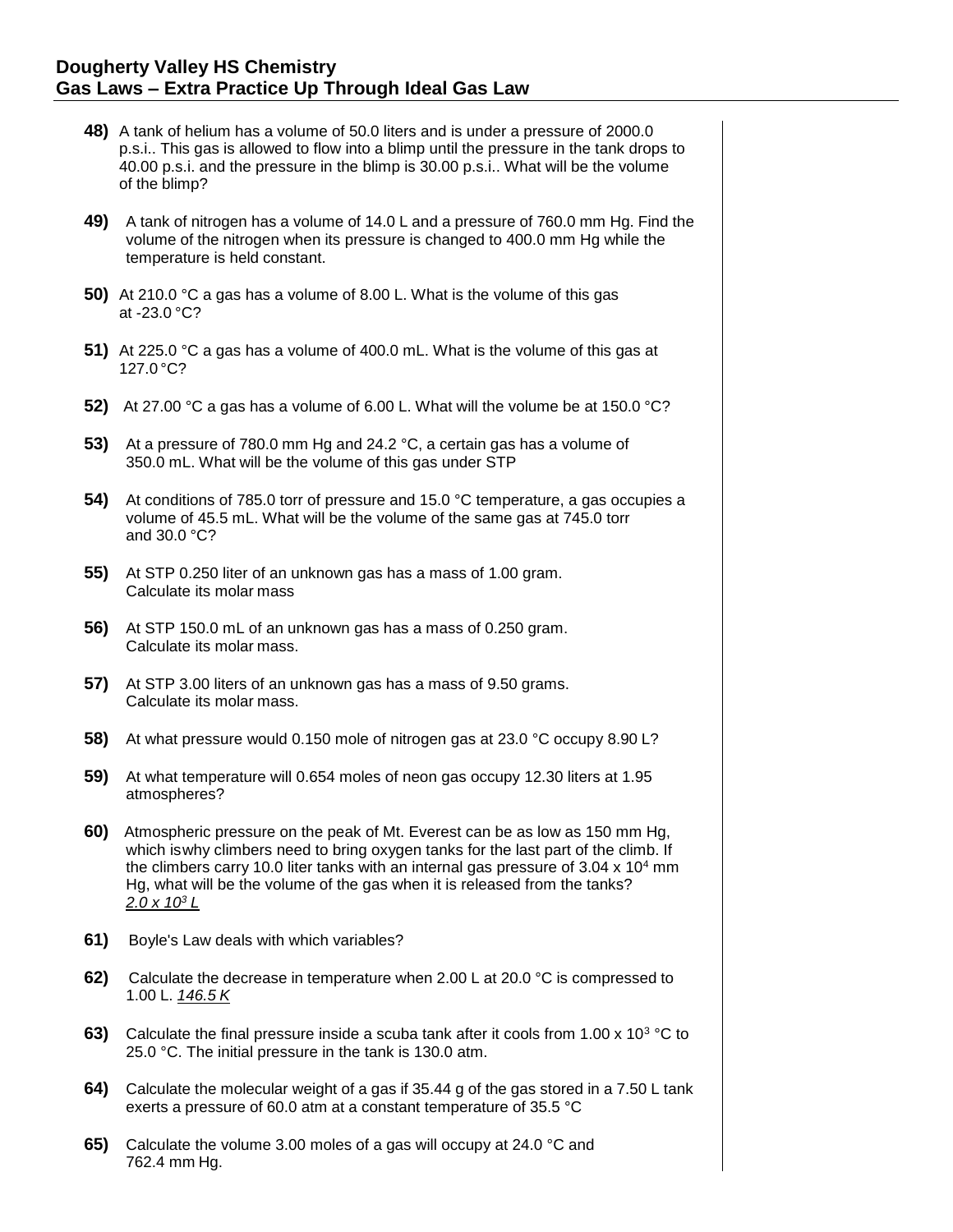- **66)** Carbon dioxide is usually formed when gasoline is burned. If 30.0 L of CO<sub>2</sub> is produced at a temperature of 1.00 x 10<sup>3</sup>  $°C$  and allowed to reach room temperature (25.0 °C) without any pressure changes, what is the new volume of the carbon dioxide?
- **67)** Charles' Law deals with which variables?
- **68)** Convert 273.15 mL at 166.0 mm of Hg to its new volume at standard pressure.
- **69)** Convert 338 L at 63.0 atm to its new volume at standard pressure.
- **70)** Convert 350.0 mL at 740.0 mm of Hg to its new volume at standard pressure.
- **71)** Convert 77.0 L at 18.0 mm of Hg to its new volume at standard pressure.
- **72)** Determine the number of grams of carbon dioxide in a 450.6 mL tank at 1.80 atm and minus 50.5 °C. Determine the number of grams of oxygen that the same container will contain under the same temperature and pressure.
- **73)** Determine the number of moles of Krypton contained in a 3.25 liter gas tank at 5.80 atm and 25.5 °C. If the gas is Oxygen instead of Krypton, will the answer be the same? Why or why not?
- **74)** Determine the pressure change when a constant volume of gas at 1.00 atm is heated from 20.0 °Cto 30.0 °C. *1.03 atm*
- **75)** Determine the volume of occupied by 2.34 grams of carbon dioxide gas at STP.
- **76)** Divers get "the bends" if they come up too fast because gas in their blood expands, forming bubbles in their blood. If a diver has 0.05 L of gas in his blood under a pressure of 250 atm, then rises instantaneously to a depth where his blood has a pressure of 50.0 atm, what will the volume of gas in his blood be? Do you think this will harm the diver? *V = 0.25 L, yes*
- **77)** Find the volume of 2.40 mol of gas whose temperature is 50.0 °C and whose pressure is 2.00 atm.
- **78)** Given 300.0 mL of a gas at 17.0 °C. What is its volume at 10.0 °C?
- **79)** How hot will a 2.30 L balloon have to get to expand to a volume of 400.0 L? Assume that the initial temperature of the balloon is 25.0 <sup>0</sup>C. *51,800K*
- **80)** How many cubic feet of air at standard conditions (1.00 atm.) are required to inflate a bicycle tire of 0.50 cu. ft. to a pressure of 3.00 atmospheres?
- **81)** How many moles of a gas would be present in a gas trapped within a 37.0 liter vessel at 80.00 °C at a pressure of 2.50 atm?
- **82)** How many moles of gas are contained in 890.0 mL at 21.0 °C and 750.0 mm Hg pressure?
- **83)** How many moles of gas are contained in a 50.0 L cylinder at a pressure of 100.0 atm and a temperature of 35.0 °C?
- **84)** How many moles of gas would be present in a gas trapped within a 100.0 mL vessel at 25.0 °C at a pressure of 2.50 atmospheres?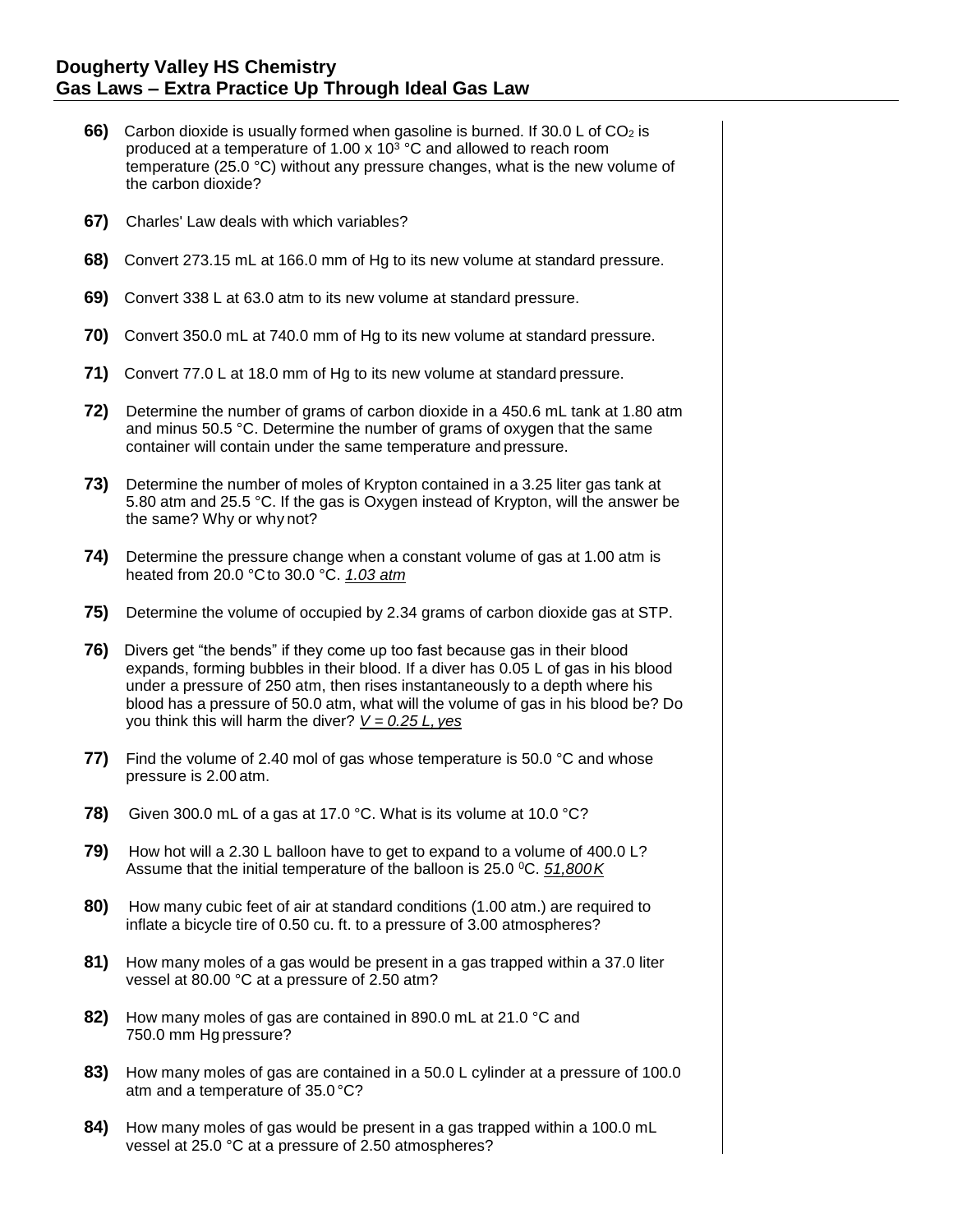- **85)** How much will the volume of 75.0 mL of neon change if the pressure is lowered from 50.0 torr to 8.00 torr?
- **86)** I have an unknown volume of gas at a pressure of 0.5 atm and a temperature of 325 K. If I raise the pressure to 1.2 atm, decrease the temperature to 320 K, and measure the final volume to be 48 liters, what was the initial volume of the gas? *117 L*
- **87)** I have an unknown volume of gas held at a temperature of 115 K in a container with a pressure of 60 atm. If by increasing the temperature to 225 K and decreasing the pressure to 30 atm causes the volume of the gas to be 29 liters, how many liters of gas did I start with? *7.41*
- **88)** I have made a thermometer, which measures temperature by the compressing and expanding of gas in a piston. I have measured that at  $100.0^{\circ}$  C the volume of the piston is 20.0 L. What is the temperature outside if the piston has a volume of 15.0 L? What would be appropriate clothing for the weather? *The temperature is 279.6 K, which corresponds to 6.6<sup>0</sup> C. A jacket would be appropriate clothing for this weather.*
- **89)** If 10.0 liters of oxygen at STP are heated to 512 °C, what will be the new volume of gas if the pressure is also increased to 1520.0 mm of mercury?
- **90)** If 15.0 liters of neon at 25.0 °C is allowed to expand to 45.0 liters, what must the new temperature be to maintain constant pressure?
- **91)** If 540.0 mL of nitrogen at 0.00 °C is heated to a temperature of 100.0 °C what will be the new volume of the gas?
- **92)** If 9.006 grams of a gas are enclosed in a 50.00 liter vessel at 273.15 K and 2.000 atmospheres of pressure, what is the molar mass of the gas? What gas is this?
- **93)** If a gas at 25.0 °C occupies 3.60 liters at a pressure of 1.00 atm, what will be its volume at a pressure of 2.50atm? *1.44 L*
- **94)** If a gas is cooled from 323.0 K to 273.15 K and the volume is kept constant what final pressure would result if the original pressure was 750.0 mm Hg?
- **95)** If a gas is heated from 298.0 K to 398.0 K and the pressure is increased from 2.230 x 10<sup>3</sup> mm Hg to 4.560 x 10<sup>3</sup> mm Hg what final volume would result if the volume is allowed to change from an initial volume of 60.0 liters?
- **96)** If I contain 3.00 moles of gas in a container with a volume of 60 liters and at a temperatureof 400 K, what is the pressure inside the container? *1.64 atm*
- **97)** If I have 0.275 moles of gas at a temperature of 75 K and a pressure of 1.75 atmospheres, what is the volume of the gas? *0.97 L*
- **98)** If I have 1.900 moles of gas held at a pressure of 5 atm and in a container with a volume of 50 liters, what is the temperature of the gas? *1603 K*
- **99)** If I have 17 liters of gas at a temperature of 67 <sup>o</sup>C and a pressure of 88.89 atm, what will be the pressure of the gas if I raise the temperature to 94 °C and decrease the volume to 12 liters? *136 atm*
- **100)** If I have 17 moles of gas at a temperature of 67 °C, and a volume of 88.9 liters, what is the pressure of the gas? *5.34 atm*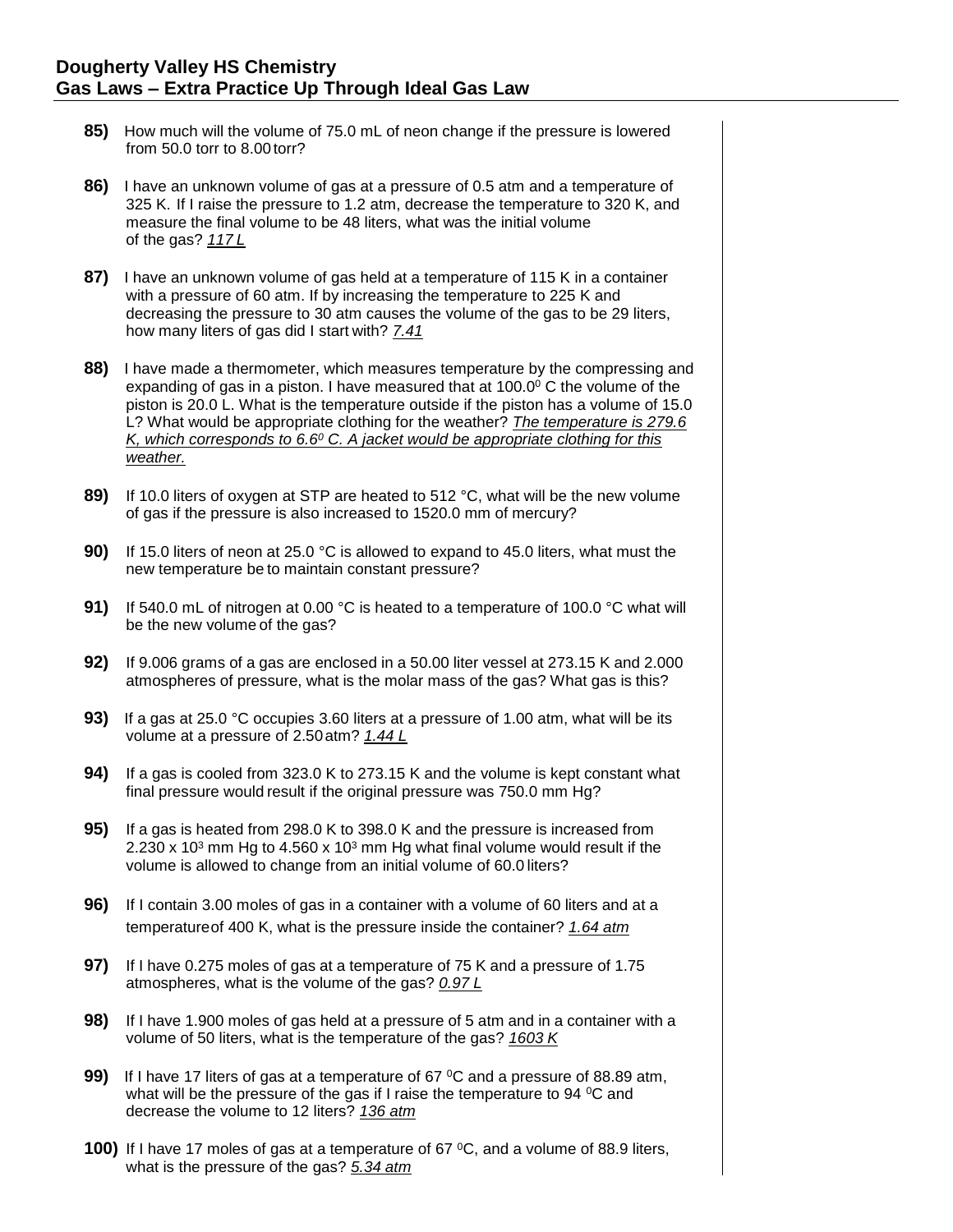- **101)** If I have 2.40 moles of gas held at a temperature of 97 °C and in a container with a volume of 45 liters, what is the pressure of the gas? *1.62 atm*
- **102)** If I have 2.9 L of gas at a pressure of 5 atm and a temperature of 50 °C, what will be the temperature of the gas if I decrease the volume of the gas to 2.4 L and decrease the pressure to 3 atm? *160 K*
- **103)** If I have 21 liters of gas held at a pressure of 78 atm and a temperature of 900 K, what will be the volume of the gas if I decrease the pressure to 45 atm and decrease the temperature to 750 K? *30.3 L*
- **104)** If I have 21.0 moles of gas held at a pressure of 78 atm and a temperature of 900 K, what is the volume of the gas? *19.9 L*
- **105)** If I have 4 moles of a gas at a pressure of 5.60 atm and a volume of 12 liters, what isthe temperature? *205 K*
- **106)** If I have 7.70 moles of gas at a pressure of 0.09 atm and at a temperature of 56 <sup>0</sup>C, what is the volume of the container that the gas is in? *2310 L*
- **107)** If I have 72 liters of gas held at a pressure of 3.40 atm and a temperature of 225 K, how many moles of gas do I have? *13.3 moles*
- **108)** If I have an unknown quantity of gas at a pressure of 0.50 atm, a volume of 25 liters, anda temperature of 300 K, how many moles of gas do I have? *0.51 moles*
- **109)** If I have an unknown quantity of gas at a pressure of 1.20 atm, a volume of 31 liters, anda temperature of 87 <sup>0</sup>C, how many moles of gas do I have? *1.26 moles*
- **110)** If I have an unknown quantity of gas held at a temperature of 1195 K in a container with a volume of 25 liters and a pressure of 560 atm, how many moles of gas do I have? *143moles*
- **111)** If the Kelvin temperature of a gas is doubled, the volume of the gas will increase by…
- **112)** If the number of moles of a gas are doubled at the same temperature and pressure, will the volume increase or decrease?
- **113)** If the pressure on a gas is decreased by one-half, how large will the volume change be?
- **114)** Part of the reason that conventional explosives cause so much damage is that theirdetonation produces a strong shock wave that can knock things down. While using explosives to knock down a building, the shock wave can be so strong that 12 liters of gas will reach a pressure of  $3.8 \times 10^4$  mm Hg. When the shock wave passes and the gas returns to a pressure of 760 mm Hg, what will the volume of that gas be? *600 L*
- **115)** Solve Boyle's Law equation for V<sub>2</sub>.
- **116)** Solve the Charles' Law equation for V<sub>2</sub>.
- **117)** Some students believe that teachers are full of hot air. If I inhale 2.2 liters of gas at a temperature of 18.0 $\degree$ C and it heats to a temperature of 38.0 $\degree$ C in my lungs, what is the new volume of the gas? *2.35 L*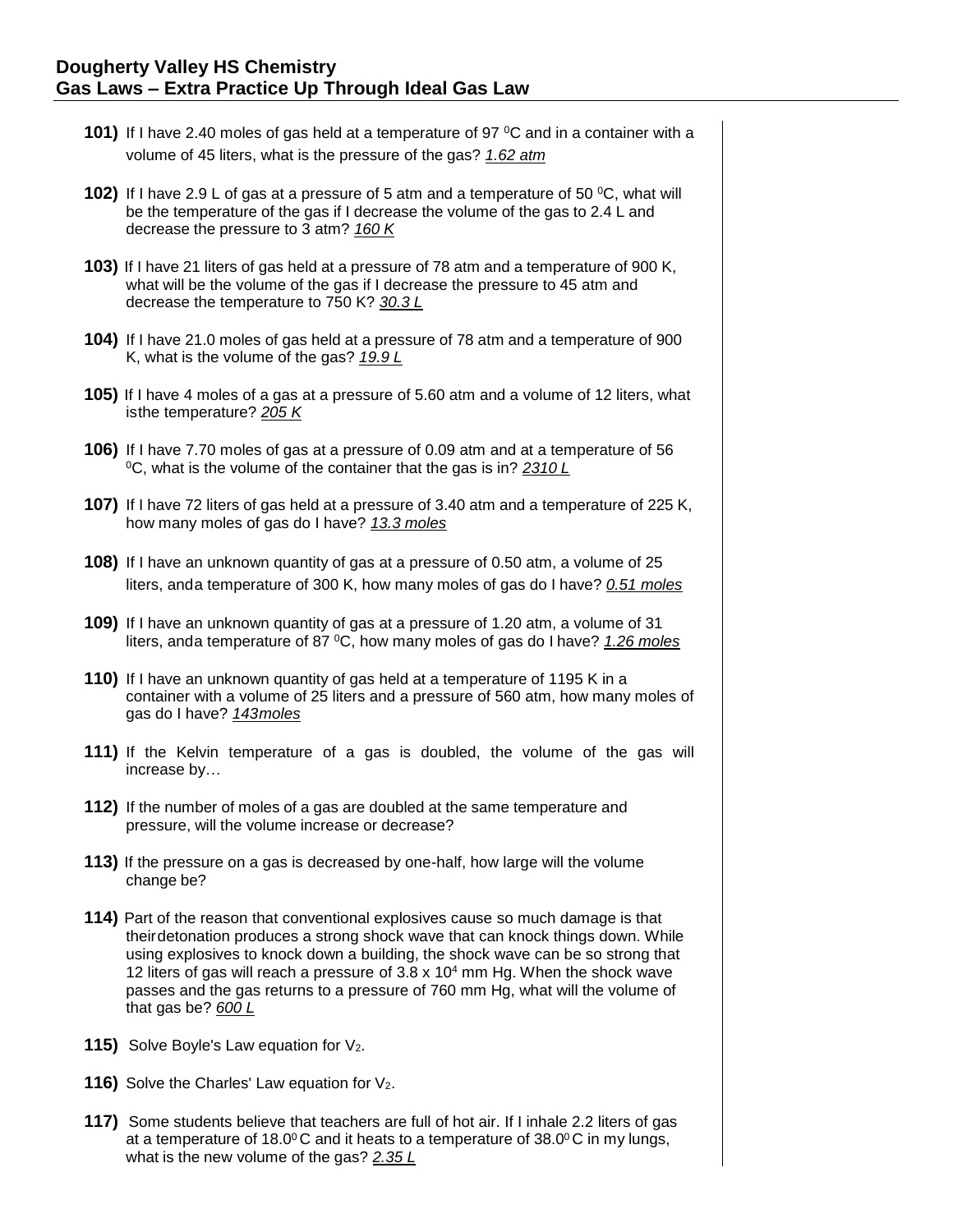- **118)** Submarines need to be extremely strong to withstand the extremely high pressure of water pushing down on them. An experimental research submarine with a volume of 15,000 liters has an internal pressure of 1.2 atm. If the pressure of the ocean breaks the submarine forming a bubble with a pressure of 250 atm pushing on it, how big will that bubble be? *72 L*
- **119)** The highest pressure ever produced in a laboratory setting was about 2.0 x 10<sup>6</sup> atm. If we have a 1.0 x 10<sup>-5</sup> liter sample of a gas at that pressure, then release the pressure until it is equal to 0.275 atm, what would the new volume of that gas be? *72.7 L*
- **120)** The pressure of a gas is reduced from 1200.0 mm Hg to 850.0 mm Hg as the volume of its container is increased by moving a piston from 85.0 mL to 350.0 mL. What would the final temperature be if the original temperature was 90.0 °C?
- **121)** The temperature of a 4.00 L sample of gas is changed from 10.0 °C to 20.0 °C. What will the volume of this gas be at the new temperature if the pressure is held constant?
- **122)** The temperature of a sample of gas in a steel container at 30.0 kPa is increased from -100.0 °C to 1.00 x 10<sup>3</sup> °C. What is the final pressure inside the tank?
- **123)** The volume of a gas originally at standard temperature and pressure was recorded as 488.8 mL. What volume would the same gas occupy when subjected to a pressure of 100.0 atm and temperature of minus 245.0 °C?
- **124)** To what pressure must a gas be compressed in order to get into a 3.00 cubic foot tank the entire weight of a gas that occupies 400.0 cu. ft. at standard pressure? *133 atm*
- **125)** Two hundred liters of helium at 2.00 atm and 28.0 °C is placed into a tank with an internal pressure of 600.0 kPa. Find the volume of the helium after it is compressed into the tank when the temperature of the tank remains 28.0 °C.
- **126)** What change in volume results if 60.0 mL of gas is cooled from 33.0 °C to 5.00 °C?
- **127)** What is the final volume of a 400.0 mL gas sample that is subjected to a temperature change from 22.0 °C to 30.0 °C and a pressure change from 760.0 mm Hg to 360.0 mm Hg? *867.3 mL*
- **128)** What is the value of and units on R? What is R called ("A letter" is not the correct answer!)?
- **129)** What is the volume at STP of 720.0 mL of a gas collected at 20.0 °C and 3.00 atm pressure?
- **130)** What is the volume of gas at 2.00 atm and 200.0 K if its original volume was 300.0 L at 0.250 atm and 400.0K.
- **131)** What pressure is required to compress 196.0 liters of air at 1.00 atmosphere into a cylinder whose volume is 26.0 liters?
- **132)** What volume change occurs to a 400.0 mL gas sample as the temperature increases from 22.0 °C to 30.0 °C?
- **133)** What volume will 1.27 moles of helium gas occupy at STP?